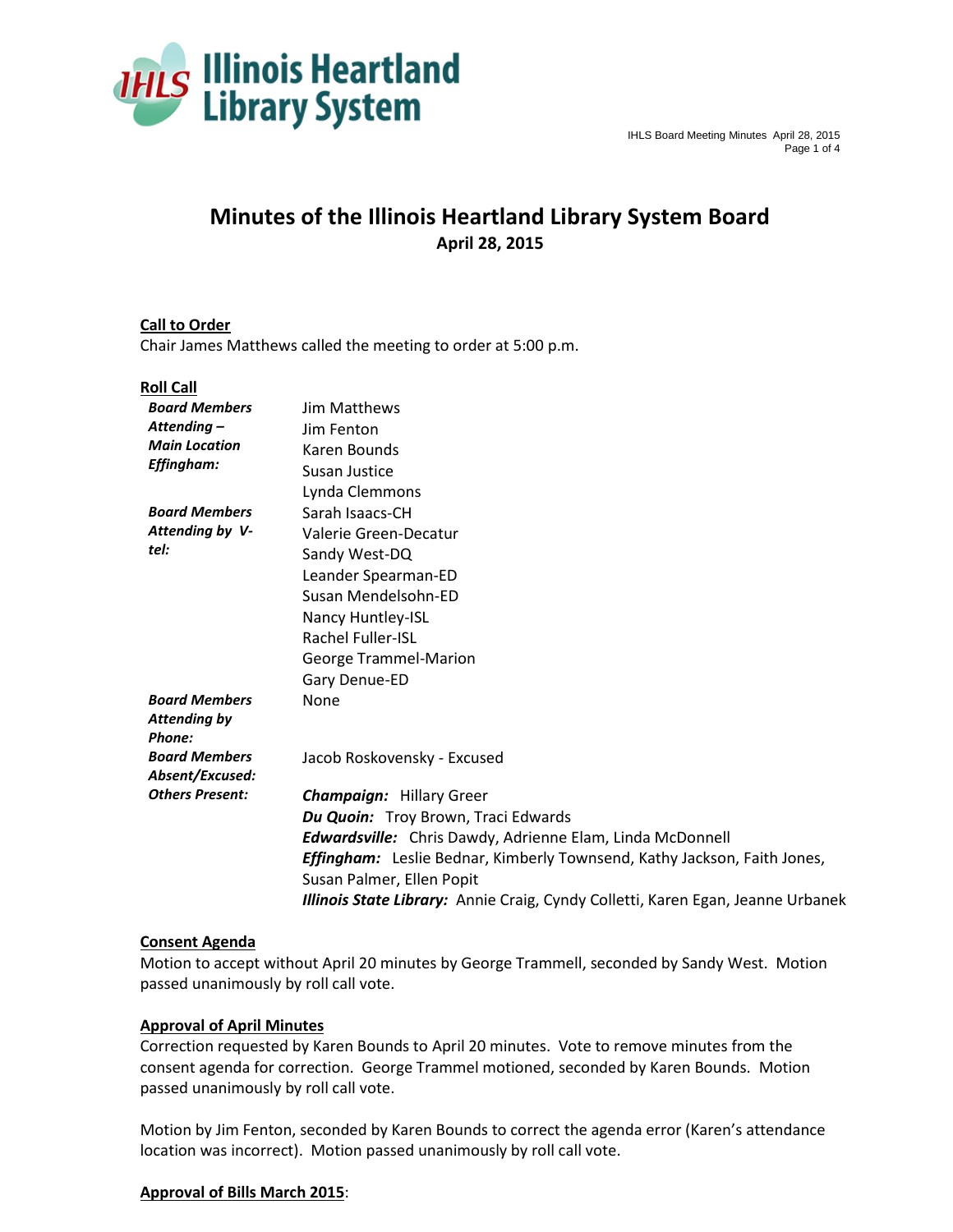

Discussed at Finance committee meeting per Nancy Huntley. Sarah Justice motioned to approve, Jim Fenton seconded.

# **Financial Report**

Adrienne Elam provided a Cash Flow Analysis ending 3/31/2015. She explained that it shows our cash position and decisions for FY2015, showing both the beginning and ending cash picture. Karen Bounds motioned to accept report, Susan Justice seconded. Motion passed unanimously by roll call vote.

**FOIA:**  No update

**Public Comment**

None

## **Communications**

Leslie suggested the article In Praise of Libraries (The Rotarian, March, 2015).

## **Staff Report**

One new employee. We are pending retirement of Faith Jones in Du Quoin. Karen Bounds moved to approve the staff report, Lynda Clemmons seconded. Motion passed unanimously by roll call vote.

## **Personnel:**

Former employee settlement agreement still in discussion.

## **ISL Report**

- Anne provided information on the May  $12<sup>th</sup> 3<sup>rd</sup>$  Annual All Board Meeting. She encouraged all to attend.
- There will be a Small Public Library Management Institute (SPLMI) session 5/31/2015
- 2<sup>nd</sup> ILEAD USA in June
- Planning grant session for Autism spectrum will convene in September
- Certification process more successful every year
- Completing application Digital Public Library of America (DPLA) site
- Have received 29 applications for Project Next Generation
- No budget news available

## **Committee Reports**:

## **Long Range Planning:**

No meeting – No report

## **Personnel Committee Report:**

- Director evaluation in process
- Will receive information by 5/8/2015 from director
- There will be a letter from the committee that will go out asking for feedback
- Leslie self-evaluation, Plan of Service, and budget will be included for reference
- Last year's recommendations will be considered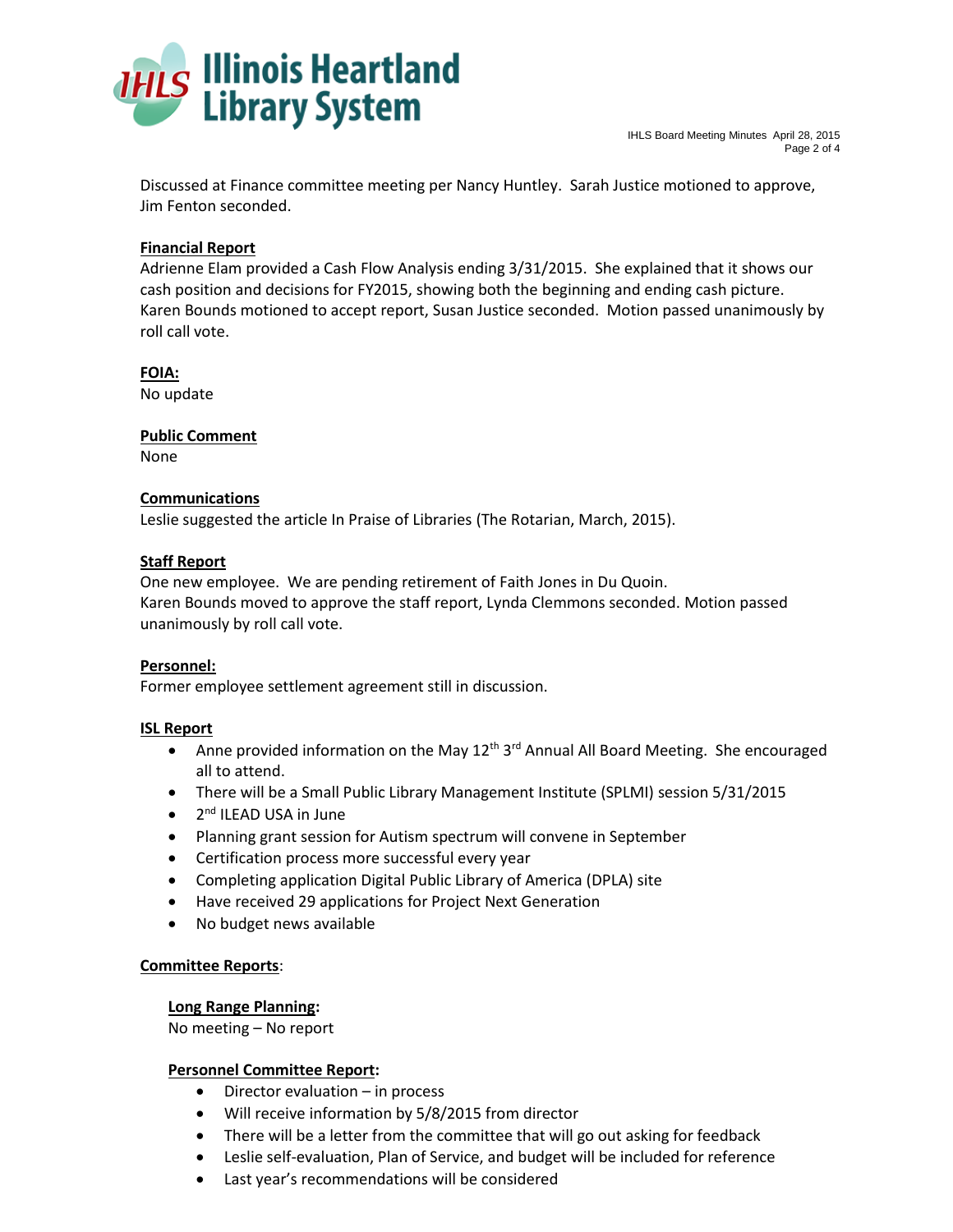

# **Unfinished Business**

#### **Plan of Service**:

- Jim Fenton motioned to approve, Sandy West seconded. Motion was passed by unanimous roll call vote.
- Leslie referenced the summary form that was provided. It is a snap shot of what we are doing at IHLS. Broader view of the year.

#### **FY2016 Budget**:

- Karen Bounds motioned to approve, Susan Justice seconded. Motion was passed by roll call vote.
- Goal is to operate very lean to maintain as many services as possible.
- Budgeted using flat funding.
- Plan to bring forward FY15 operating surplus
- Will review again FY16 if we receive firm cuts, and will plan to operate as lean as possible.
- Allowing the Long Range Planning process to pan out in order to make the best decisions going forward.

#### **New Business:**

# **Closed Meeting Minutes**:

Jim Matthews volunteered to review closed session minutes though July 2012. Remaining 10 closed sessions left which will be reviewed in May. Recommend we keep the following minutes closed: 3/29/2011 and 9/24/2013. Recommend that all other minutes be opened. Jim Fenton suggest we take no action at this time. Suggest we take off the table for future discussion. All agreed.

## **Membership Considerations**:

- o Annual task, Ellen explained the process. Three members do not meet criteria. We are submitting notification to the Illinois State Library. Suspended libraries have sixty days to take action.
- $\circ$  Application for membership for the Decatur Correctional Center's law library is also included.
- o Motioned by Karen Bounds to approve suspensions, Valerie Green seconded. Motion unanimously passed by roll call vote.

## **Required Citations:**

- o Area Per Capita Grant includes a new section in FY16 with regards to board members and citation requirements.
- o It is requested that board members present this information, and staff will also present an overview of Illinois Library Systems Act. Board will work in teams to present the information and will volunteer at the May meeting.
- o Sandy West motioned to approve the process, Lynda Clemmons seconded. Motion approved unanimously by roll call vote.
- **Appoint Nancy Huntley as Chair to the Long Range Planning Committee**.
	- $\circ$  George Trammel is a member of the Illinois State Library Advisory Committee, and needs to relinquish his seat as Chair on the LRP committee.
	- Nancy Huntley is endorsed as Chair until July 2015.